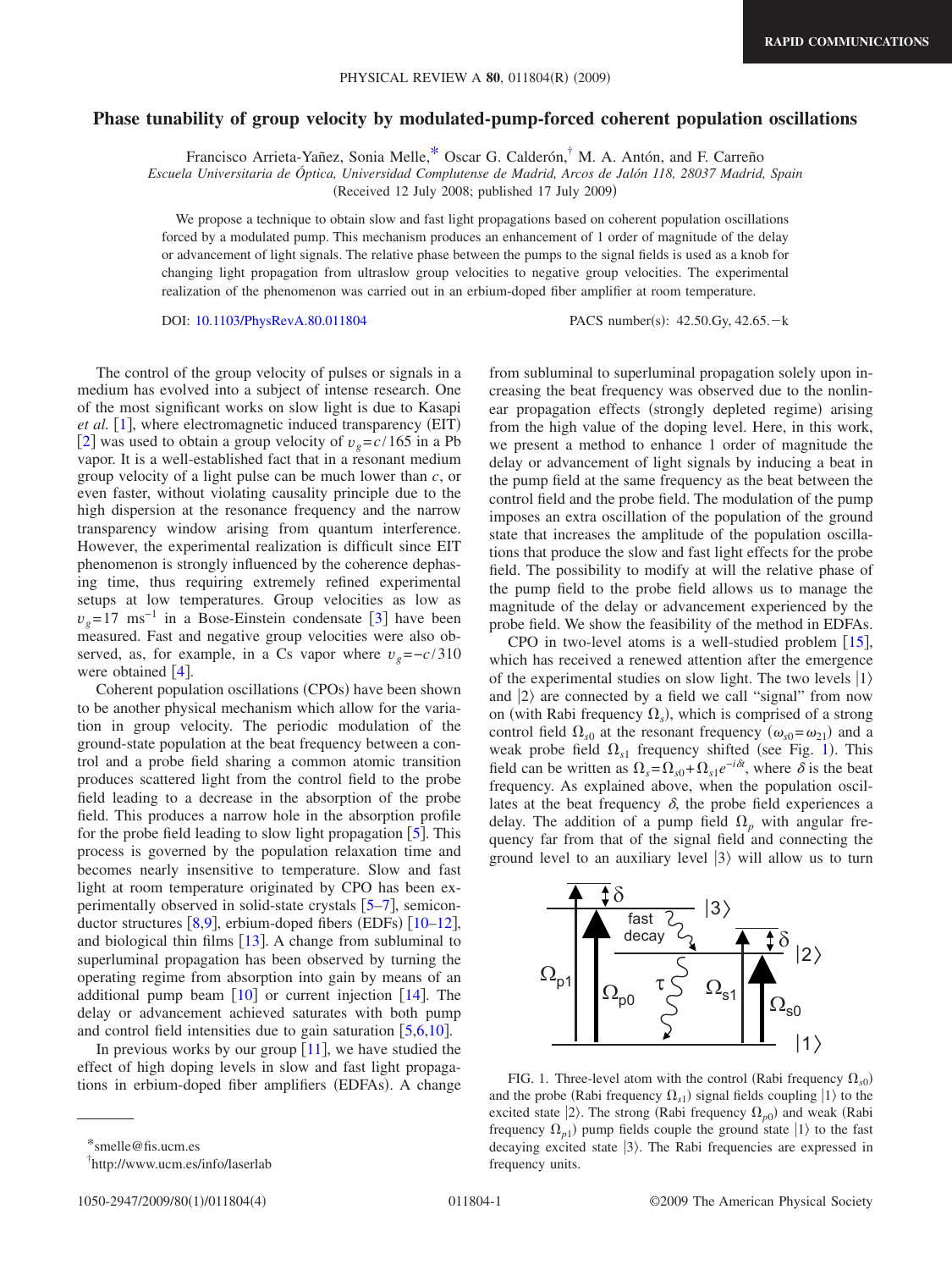delay into advancement for the probe field, depending on the pump power. Our goal is to force the population oscillations by modulating the pump field. Here, we consider that the pump field is also comprised of a strong field  $\Omega_{p0}$  and a weak field  $\Omega_{p1}$  frequency shifted at the same beat frequency  $\delta$  (see Fig. [1](#page-0-2)). This pump field can be written as  $\Omega_p = \Omega_{p0} + \Omega_{p1}e^{-i(\delta t - \varphi)}$  so that it could be out of phase with the probe field by a magnitude  $\varphi$  that can be externally changed. Let us assume that the third level  $|3\rangle$  presents a fast decay into level  $|2\rangle$  to reduce the system to an equivalent two-level atom whose dynamical evolution is given by

$$
\frac{\partial \rho_{21}}{\partial t} = -\gamma_{21}\rho_{21} - i\Omega_s W,\tag{1}
$$

$$
\frac{\partial W}{\partial t} = -\frac{1+W}{\tau} + I_p \frac{1-W}{\tau} - 2i(\Omega_s^* \rho_{21} - \Omega_s \rho_{12}),\tag{2}
$$

where  $\rho_{21}$  is the slowly varying coherence between levels  $|1\rangle$ and  $|2\rangle$  and  $W \equiv \rho_{22} - \rho_{11}$  is the population inversion.  $\gamma_{21}$  is the coherence decay time, and  $\tau$  is the relaxation decay time of level  $|2\rangle$ .  $I_p = 2\tau |\Omega_p|^2 / \gamma_{31}$  is the normalized pump intensity (pump intensity normalized to the pump saturation intensity), where  $\gamma_{31}$  is the coherence decay time from  $|3\rangle$  to  $|1\rangle$ . A further simplification arises when the decay of the coherence takes place faster than the decay of the population inversion, i.e., by assuming that  $\gamma_{21} \geq 1/\tau$ . Then, the coherence  $\rho_{21}$  can be adiabatically eliminated, which reduces the problem to a modified rate equation of the form

$$
\frac{\partial W}{\partial t} = -\frac{1+W}{\tau} + I_p \frac{1-W}{\tau} - I_s \frac{W}{\tau},\tag{3}
$$

<span id="page-1-0"></span>where we have defined the normalized intensity for the signal beam as  $I_s = 4\tau |\Omega_s|^2 / \gamma_{21}$  (signal intensity normalized to the signal saturation intensity). Note that the phase delay  $\varphi$ leads to a phase shift between the modulation of the normalized signal intensity  $I_s \simeq I_{s0} + 2\sqrt{I_{s0}I_{s1}} \cos(\delta t)$  to the modulation of the normalized pump intensity:<br>  $I_p \approx I_{p0} + 2\sqrt{I_{p0}I_{p1}} \cos(\delta t - \varphi)$ , where  $I_{sj} = 4\tau |\Omega_{sj}|^2 / \gamma_{21}$  and  $I_{pj} = 2\tau |\Omega_{pj}|^2 / \gamma_{31}$  with  $j = 0, 1$ . We are interested in the group velocity of the probe field, thus we resort to use the Floquet harmonic expansion by expressing *W* in terms oscillating at harmonics of the beat frequency  $\delta$ , as  $W = W^{(0)} + W^{(+)}e^{-i\delta t} + W^{(-)}e^{i\delta t}$ . We insert this expansion in Eq. ([3](#page-1-0)), and by equating coefficients oscillating at the same harmonic of  $\delta$  we obtain the following coefficients:

$$
W^{(0)} = \frac{I_{p0} - 1}{\omega_c},
$$
\n(4)

<span id="page-1-1"></span>
$$
W^{(+)} = \frac{-\frac{4\tau}{\gamma_{21}}\Omega_{s0}\Omega_{s1}W^{(0)}}{\omega_c - i\delta\tau} + \frac{\frac{2\tau}{\gamma_{31}}\Omega_{p0}\Omega_{p1}(1 - W^{(0)})e^{i\varphi}}{\omega_c - i\delta\tau}, \quad (5)
$$

where  $\omega_c = 1 + I_{p0} + I_{s0}$  is the dimensionless optimum modulation frequency that roughly measures the width of the spectral hole in the absorption profile, that is, the maximum modulation bandwidth available  $[16]$  $[16]$  $[16]$ . To study the response of the system to the probe field, we calculate the susceptibility of the system as  $\chi_{s1} = N_a \mu_{21}^2 \rho_{21}^{(+)} / (2 \hbar \epsilon_0 \Omega_{s1})$ , where  $N_a$  is

<span id="page-1-2"></span>

FIG. 2. (Color online) Imaginary part of  $W^{(+)}$  as a function of  $\delta \tau$ for  $I_{s0} = 1$ ,  $I_{p0} = 2$ ,  $I_{s1}/I_{s0} = 0.05$ , and  $I_{p1}/I_{p0} = 0.1$  in the pump modulation cases for different values of  $\varphi$ .

the number of atoms in the system,  $\mu_{21}$  is the electric dipolar moment, and  $\rho_{21}^{(+)} = -i/\gamma_{21}(W^{(0)}\Omega_{s1} + W^{(+)}\Omega_{s0})$  is the part of the coherence oscillating at the beat frequency. The real part of the susceptibility, which accounts for the delay or advancement, depends on the imaginary part of  $W^{(+)}$ , i.e., the amplitude of the population oscillations which oscillate 90° out of phase (in quadrature) with respect to the probe field.  $W^{(+)}$  has two terms [see Eq. ([5](#page-1-1))]: the first one corresponds to the amplitude of the population oscillations when only the signal field is modulated observed up to date. The second term corresponds to the contribution of the pump modulation to the amplitude of the population oscillations. To visualize the effect of pump modulation in the slow and fast light phenomena we plot in Fig. [2](#page-1-2) the imaginary part of  $W^{(+)}$  as a function of  $\delta\tau$  in the case without pump modulation (solid line) and in the case with pump modulation for different values of  $\varphi$  (dashed and dotted lines). We observe how the amplitude of the population oscillations gets amplified when modulating the pump, which in turn will enhance the delay or advancement experienced by the probe field. Furthermore, this increase in the amplitude of the population oscillations is more pronounced for the phases  $\pi/2$  and  $3\pi/2$ .

From the real part of the susceptibility we arrive to the phase delay  $\phi_{s1}$  experienced by the probe field after propagating through a medium of length *L*:

$$
\phi_{s1} = \frac{\alpha_0 L}{2} \left[ \frac{A_0 \delta \tau - A_1 (\omega_c \sin \varphi + \delta \tau \cos \varphi)}{\omega_c (\omega_c^2 + (\delta \tau)^2)} \right],\qquad(6)
$$

<span id="page-1-3"></span>where  $\alpha_0 = N_a \omega_{21} \mu_{21}^2 / (2 \hbar c \epsilon_0 \gamma_{21})$  is the unsaturated abs<u>orption</u> coefficient,  $A_0 = I_{s0}(I_{p0}-1)$ , and  $A_1$  $=\sqrt{I_{p0}I_{p1}/(I_{s0}I_{s1})}(I_{s0}+2)$ . We define the fractional advancement as  $F = \phi_{s1} / (2\pi)$ . A close inspection of Eq. ([6](#page-1-3)) reveals the important role played by the weak part of the pump field in the slow and fast light phenomena. The new term that arises when modulating the pump is proportional to  $\sqrt{I_{p1}}$  and can lead to delay or advancement depending on the value of  $\varphi$ . Note that if the pump field is not modulated, the strength of the probe field does not influence the fractional advancement, as shown in previous works on CPO without pump modulation  $[11]$  $[11]$  $[11]$ . It should be pointed out that Eq. ([6](#page-1-3)) as-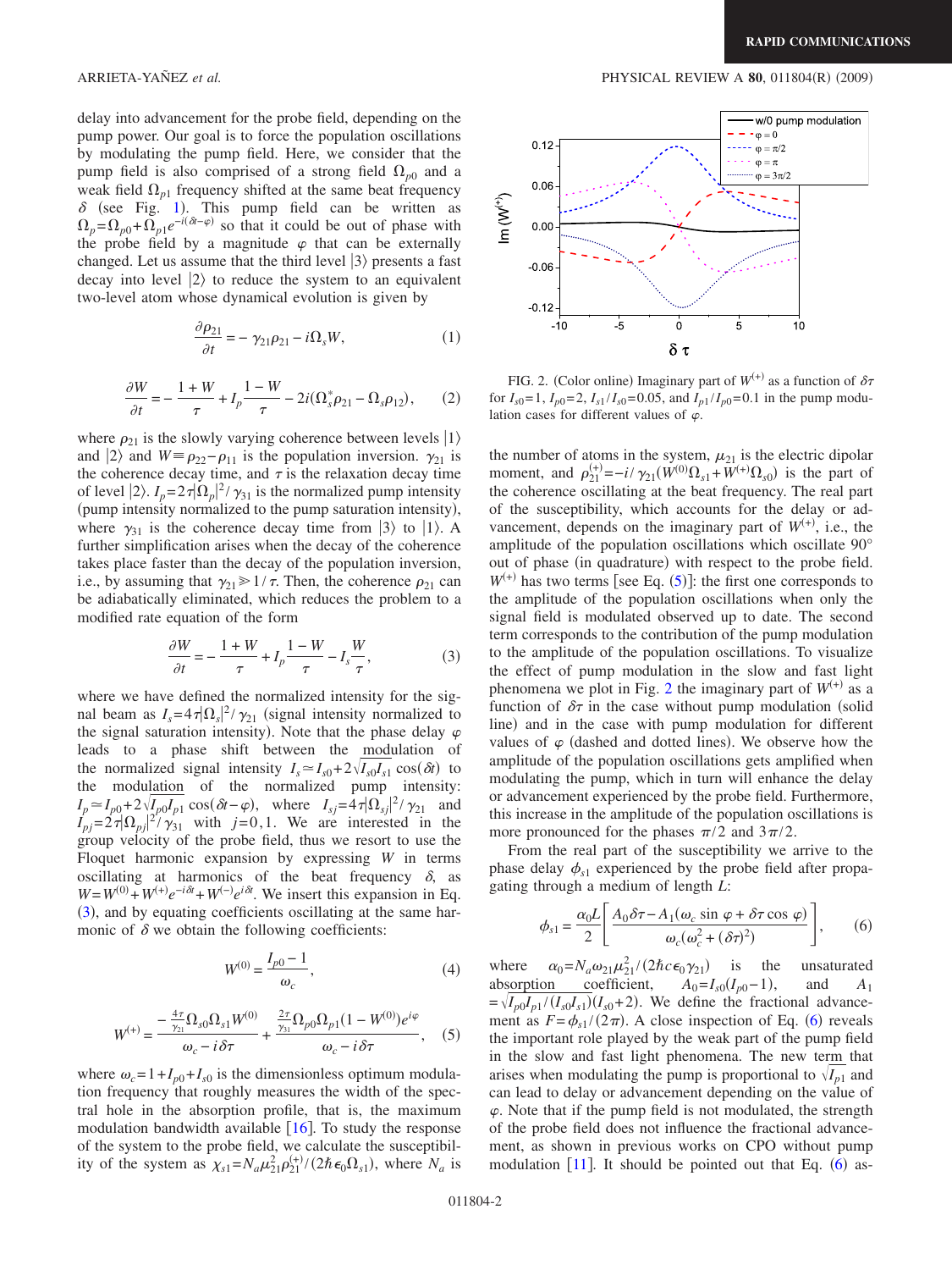$(2009)$ 

<span id="page-2-0"></span>

FIG. 3. (Color online) Experimental (symbols) and theoretical (lines) fractional delays or advancements as a function of phase  $\varphi$ for different weak normalized pump field intensities  $I_{p1}$ . (Inset) Experimental (symbols) and theoretical (lines) maximum fractional delays and advancements versus  $\sqrt{I_{p1}}/I_{p0}$ . The normalized signal intensity is set to  $I_{s0} = 0.3$ , the normalized pump intensity to  $I_{p0}=2.4$ , and the weak normalized signal intensity to  $I_{s1}$ =0.075  $I_{s0}$  for a fixed value of  $f_m$ =20 Hz.

sumes implicitly the absence of *z* dependence in the field intensities, i.e., we assume the so-called undepleted solution.

To experimentally show the feasibility of the proposed technique we used an EDFA in the forward-pumped configuration (see  $[11]$  $[11]$  $[11]$  for more details on the experimental setup). A laser field tuned to 1550 nm couples the transition between the erbium ground state  ${}^{4}I_{15/2}$  (level  $|1\rangle$ ) and the state  ${}^{4}I_{13/2}$ (level  $|2\rangle$ ) whose lifetime is around  $\tau=9$  ms. Another laser field tuned to 980 nm couples the ground state to level  $^{4}I_{11/2}$ (level  $|3\rangle$ ). The relaxation time of coherence  $\rho_{21}$  is around  $10^{-11}$  s, far from the time scale we are interested in  $(\sim 10^{-2}$  s), thus the adiabatic following of coherence is satisfied. Both laser output powers are sinusoidally modulated at the same modulation frequency  $f_m = \delta/(2\pi)$  by two synchronized function generators in order to control the relative phase  $\varphi$  between them. This relative phase is set to 0 by measuring the phase delay between pump and signal references. We use a 10-cm-long single mode  $Al_2SiO_5-glass-based$  fiber-doped with  $Er^{3+}$  ions (ion density  $N_a = 6.3 \times 10^{25}$  m<sup>-3</sup>). The linear absorption coefficient is  $\alpha_0 \approx 0.24$  cm<sup>-1</sup>. The signal and pump saturation powers are 0.42 and 1.5 mW, respectively. We use the insertion losses as fitting parameters to reproduce the experimental curves, obtaining 0.96 for the signal and 0.35 for the pump. We compute the time delay or advancement  $t<sub>d</sub>$  from the correlation of the reference signal and the signal propagated through the EDF. Then, the fractional delay or advancement is expressed as  $F = t_d f_m$ .

We plot in Fig. [3](#page-2-0) the fractional delay or advancement versus  $\varphi$  when we modulate the pump and the signal powers at a modulation frequency of  $f_m = 20$  Hz (signal power 0.14) mW and pump power 10 mW). Different curves correspond to different weak normalized pump field intensities. First of all, we observe subluminal or superluminal light propagation depending on the relative phase  $\varphi$ . This result demonstrates the viability to control the propagation regime by means of the relative phase  $\varphi$ . Furthermore, we see that the maximum values achieved for the delay and the advancement scale with  $\sqrt{I_{p1}}$  (see inset in Fig. [3](#page-2-0)), in accordance with the theo-retical prediction stated in Eq. ([6](#page-1-3)). The value of  $\varphi$  that leads to the maximum fractional delay or advancement can be es-timated from Eq. ([6](#page-1-3)) and reads as tan  $\varphi = \omega_c/(\delta \tau)$ . Then, at low frequencies  $(\delta \le \omega_c/\tau)$  the maximums take place around  $\pi/2$  and  $3\pi/2$ , in agreement with the experimental results shown in Fig. [3.](#page-2-0) The theoretical curves using Eq.  $(6)$  $(6)$  $(6)$  have also been plotted in Fig.  $3$  (lines). In spite of the simple theoretical model developed, the analytical predictions present good agreement with the experimental findings. The small discrepancies between the analytical results and the experiments could be fixed by solving numerically the propagation equations for the normalized pump and signal intensities and the phase delay. However, for the sake of simplicity, we only include in this work the analytical results. The behavior found and depicted in Fig. [3](#page-2-0) is not restricted to the particular modulation frequency of  $f_m = 20$  Hz. We have checked that the effects of the relative phase  $\varphi$  on the magnitude *F* are also obtained at other modulation frequencies while maintaining  $f_m$  within the width of the spectral hole. It is worth mentioning that the value of the maximum fractional delay or advancement reported here for a 10-cm-long fiber corresponds to that obtained in fibers ten times longer (see  $[11]$  $[11]$  $[11]$ ) using similar values of pump power  $(10 \text{ mW})$ which reveals the potentiality of the modulated-pump-forced CPO mechanism.

To study the magnitude of the enhancement of the delay or advancement obtained, we have carried out a series of experiments to determine the curves  $F$  versus  $f_m$  in the absence and in the presence of the modulation in the pump field while keeping constant the rest of experimental parameters. In the presence of modulation we also varied the values of  $\varphi$ . From each one of these curves  $F(\varphi)$ , we compute both the maximum values of the delay and the advancement achieved, *Fmax*.

When the pump is not modulated, the maximum delay or advancement that can be achieved is given by  $\pm \alpha_0 L/(32\pi)$ , which for our experimental system is close to  $\pm 0.02$ . The maximum delay is achieved without pump, at the optimum modulation frequency  $\delta \tau \simeq \omega_c$ , and  $I_{s0} \simeq 1$  (signal saturation intensity); while the maximum advancement is achieved at high pump values. These two optimum cases have been measured when we modulate the signal with  $I_{s1}/I_{s0}=0.02$ . Optimum delay was obtained for a signal power of 0.53 mW, while optimum advancement was achieved increasing the signal power to 2 mW and applying a pump power of 23 mW. The results are shown in Fig. [4](#page-3-16) (triangles), where  $F_{max}$ is plotted versus  $f_m$ . In order to analyze the effect of the periodic modulation of the pump, we used the same parameters than in the case for the optimum advancement, while we periodically modulate the pump intensity such that  $I_{p1}/I_{p0}=0.16$ . The results show a great increase in both delay and advancement [Fig. [4](#page-3-16) (circles)]. We have also characterized the performance of the system for other values of the control field and strong pump field intensities obtaining in all cases a maximum fractional advancement and delay around 1 order of magnitude larger than the one obtained without